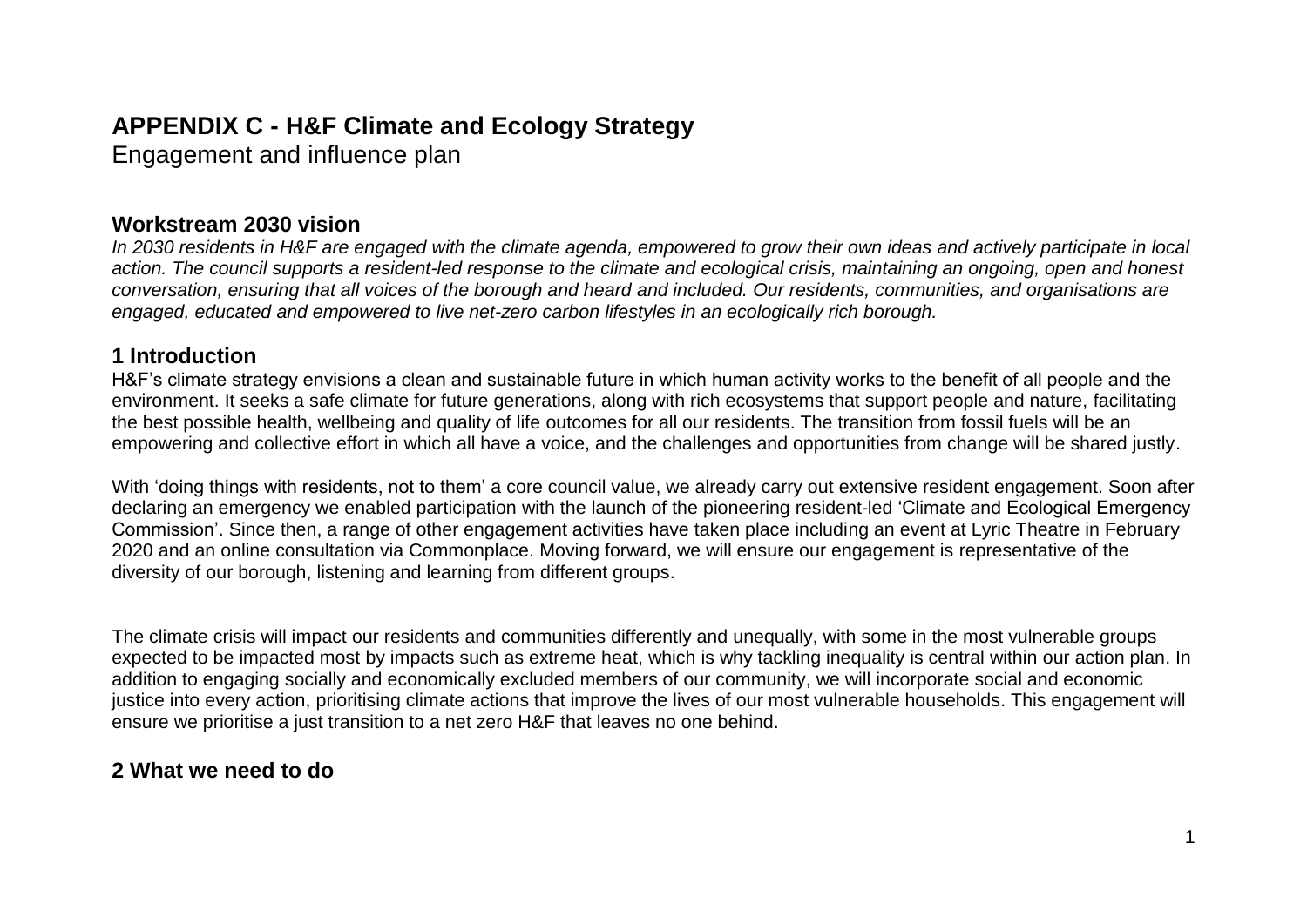Our proposed communications and engagement strategy outlines *who* we are engaging and *how* we will engage to work towards H&F Vision 2030.

#### **2.1 Who we will engage**

 $\overline{\phantom{a}}$ 

Successfully delivering the council's action plan requires participation from council staff, residents, communities, businesses and organisations from across the borough, and our communications and engagement strategy will need to target several stakeholder groups. However, our methods for engaging will need to be tailored to each target group, using language that resonates with people's values, priorities and cultural identity.

It is widely acknowledged that socioeconomically advantaged groups tend to have higher per-capita carbon emission rates<sup>1</sup> and this correlation will need to be considered when delivering the council's communication and engagement actions. Our just transition to a low carbon future will ensure vulnerable and less well off communities are not disadvantaged. Additionally, the degree to which residents view the climate crisis as an emergency





<sup>1</sup> Oxfam (2020), *Confronting Carbon Inequality*, [https://oxfamilibrary.openrepository.com/bitstream/handle/10546/621052/mb-confronting-carbon-inequality-](https://oxfamilibrary.openrepository.com/bitstream/handle/10546/621052/mb-confronting-carbon-inequality-210920-en.pdf)[210920-en.pdf](https://oxfamilibrary.openrepository.com/bitstream/handle/10546/621052/mb-confronting-carbon-inequality-210920-en.pdf)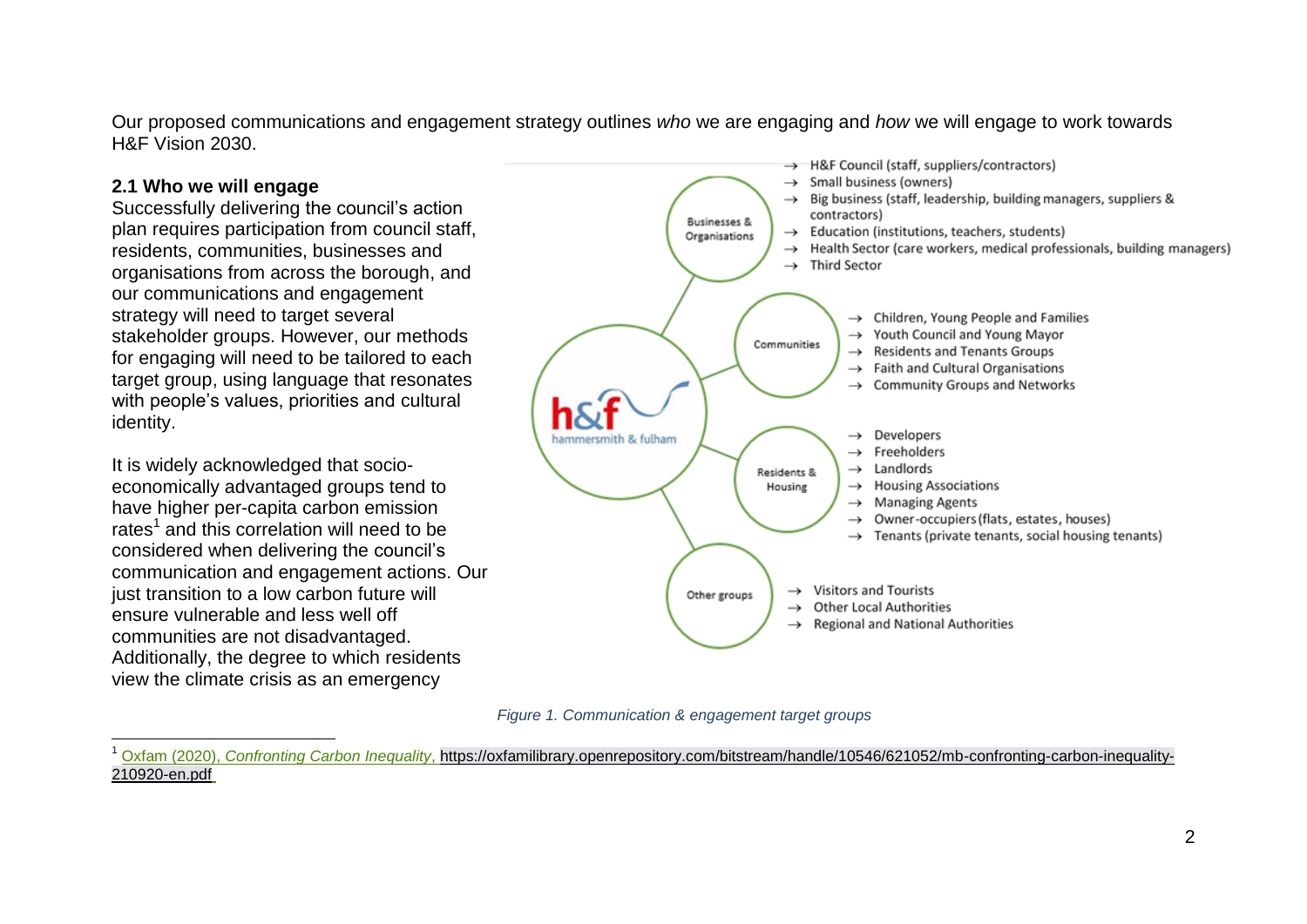varies substantially, and our communications approaches will need to reflect this.

Table 1 shows an initial segmentation of groups by views towards the climate and ecological crisis. We will continue to research best practice in climate communications and behaviour change, and learn what works for our community. We will continue to iterate these groupings as we test out engagement approaches and learn what works.

#### *Table 1. Resident engagement groups*

| Engagement<br>group                    | Group A:<br><b>Advocates for the climate</b>                                                                                          | <b>Group B:</b><br><b>Behaviour change</b><br><b>beginners</b>                                                                  | <b>Group C:</b><br><b>Cautious about the climate</b><br><b>crisis</b>                                         | Group D:<br><b>Under-represented groups</b>                                                                                                  |
|----------------------------------------|---------------------------------------------------------------------------------------------------------------------------------------|---------------------------------------------------------------------------------------------------------------------------------|---------------------------------------------------------------------------------------------------------------|----------------------------------------------------------------------------------------------------------------------------------------------|
| How they view<br>the climate<br>crisis | They are already committed to<br>the climate and ecological<br>emergency agenda who want<br>to know what the Council is<br>delivering | COVID-19 lockdown has<br>triggered a new wish to<br>take action but they need<br>support and information to<br>make the changes | They are sceptical or<br>agnostic about the climate<br>crisis                                                 | Residents and communities<br>who are ordinarily socially or<br>economically excluded from<br>mainstream debates.<br>decisions and activities |
| What they<br>need from the<br>council  | They need to see the progress<br>that is being made on net zero                                                                       | They need a nudge in the<br>shape of practical advice<br>and information to make<br>small but significant<br>behaviour change   | They need to be convinced<br>of the climate emergency via<br>innovative & persuasive<br>engagement approaches | They need more involved and<br>direct engagement focussing<br>on core issues (fuel poverty,<br>food resilience, and public<br>health)        |

#### **2.2 How we will engage**

Recognising residents' various preferences and needs, we'll use a broad range of communication methods (see Table 2), from inperson conversations to online engagement platforms. Communication via appropriate and accessible channels and initiatives will ensure all residents can generate ideas and engage in discussion. Community Climate Champions will play a pivotal role in delivering our vision by inspiring change and coordinating local action. Champions will come from a range of groups including ward action groups, residents and tenants' associations, community networks, faith, support and interest groups, and they'll help us to engage with residents from every socio-economic group.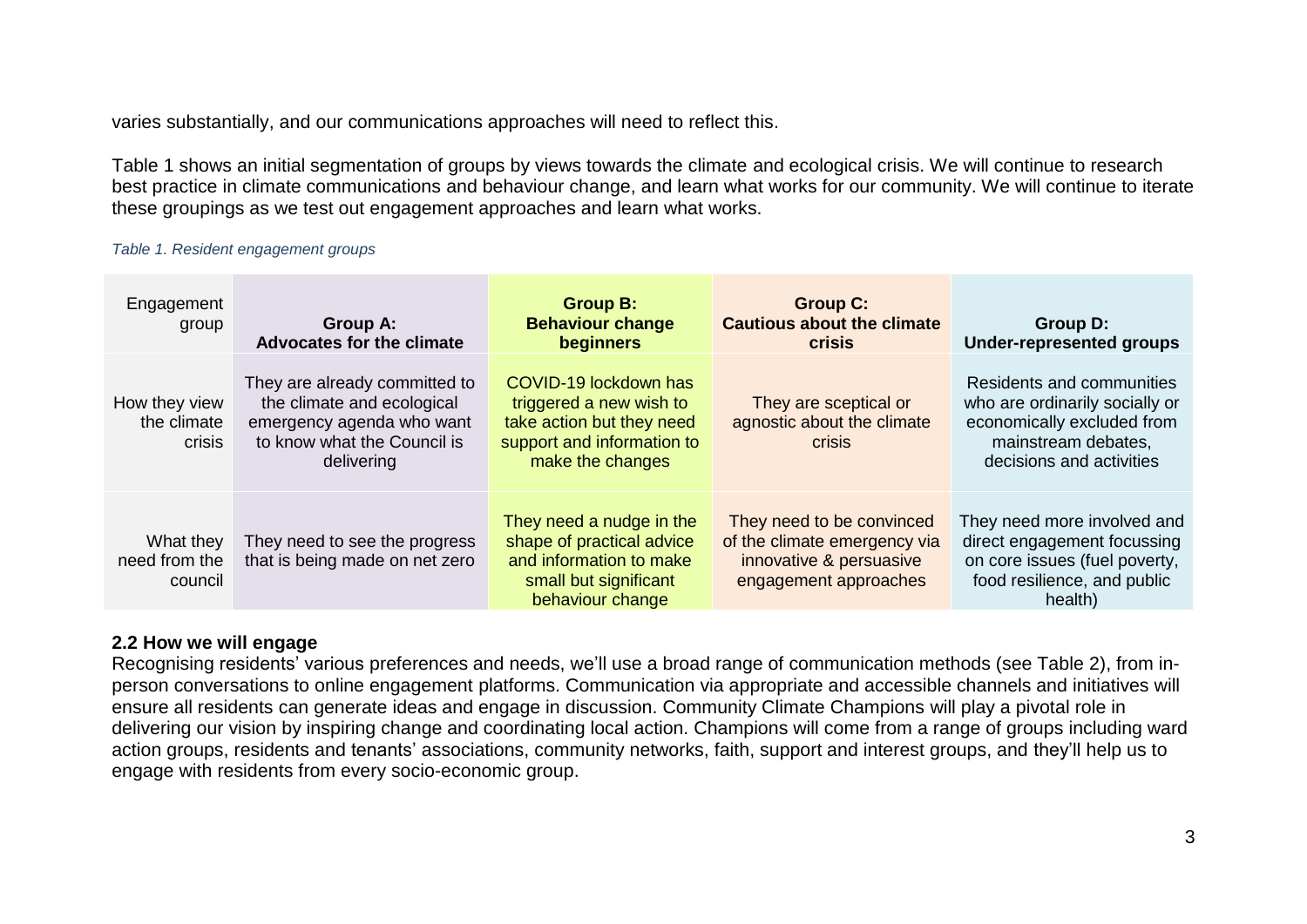#### *Table 2. Communication & engagement methods*

| Communication method          | Example                                                                                            |
|-------------------------------|----------------------------------------------------------------------------------------------------|
| <b>Dissemination via</b>      | Schools, VCS partners, third-parties/contractors                                                   |
| partner institutions and      |                                                                                                    |
| organisations                 |                                                                                                    |
| <b>Digital communications</b> | Website, Nextdoor, e-newsletters, social media, consultation platforms, participatory mapping etc. |
| <b>Events</b>                 | Climate conferences, Climate Café events, talks & workshops                                        |
| In-person/community-          | Tenants and residents associations (TRAs), faith groups, community networks, support groups        |
| based communications          | and interest groups                                                                                |
| Peer networks                 | Via Community Climate Champions                                                                    |
| <b>Print media</b>            | Leaflets, posters and newsletters                                                                  |
| Out-of-home media             | Hoardings, signs, advertising billboards                                                           |
| <b>Internal H&amp;F</b>       | Intranet, Connect magazine, Yammer, newsletters                                                    |
| communication platforms       |                                                                                                    |

Our engagement plan sets out how we'll communicate progress towards our vision, support resident-led initiatives that support our collective vision for a net zero H&F, and enable participation in the design of policies and solutions, and create the conditions for residents to decarbonise their homes, transport and goods they consume. This will lead to greater interaction and communication between the council and the community; and increased resident participation in civic and community life.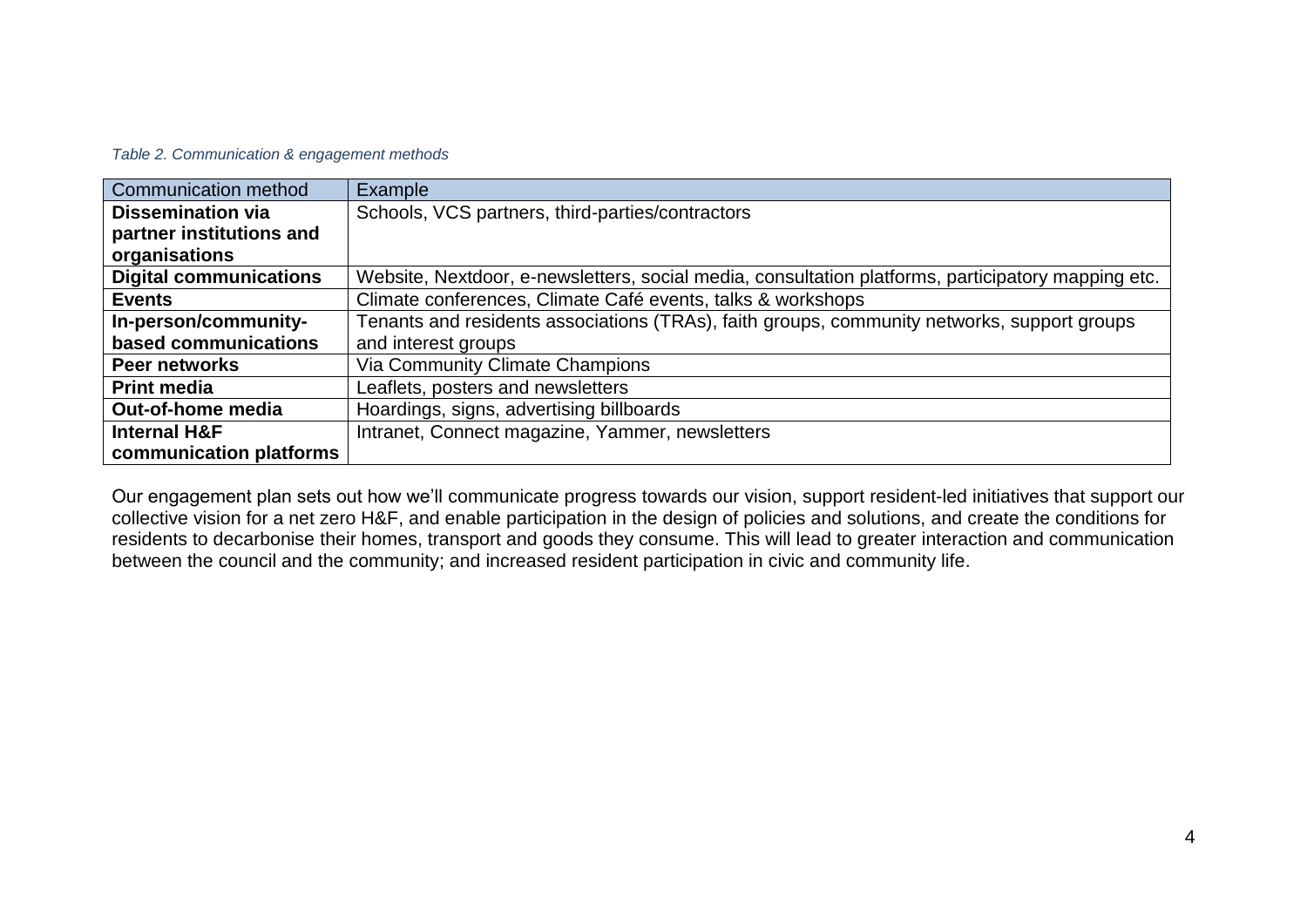# **3 The guiding principles of our communication and engagement strategy**

Effective engagement, education and empowerment is key to achieving a net-zero borough. We will ensure the following principles are central to our approach to communications and engagement:

- **Work in the open**
	- We'll demonstrate our commitment by working in the open, sharing our progress, highlighting the logistical and financial challenges, and inviting dialogue.
- **Amplify community action**
	- We'll uphold the council's value of doing things with residents, by co-producing and supporting community initiatives to ensure a resident-led response to the climate crisis.
- **Champion under-represented voices**
	- We will prioritise engagement with under-represented groups who are likely to experience the more immediate effects of climate change, to ensure policies and projects bring about a just transition.
- **Create the conditions for change**
	- We'll empower people to take action in their own lives by supporting and incentivising residents and businesses to make sustainable choices
- **Build collective knowledge**
	- We'll communicate the urgency of the climate crisis, build awareness through education and work alongside our community to develop a collective understanding of what solutions work for our borough..
- **Partner and collaborate**
	- We'll collaborate with partners across the borough and support residents, councillors, officers and local organisations to work together to create inclusive and sustainable communities.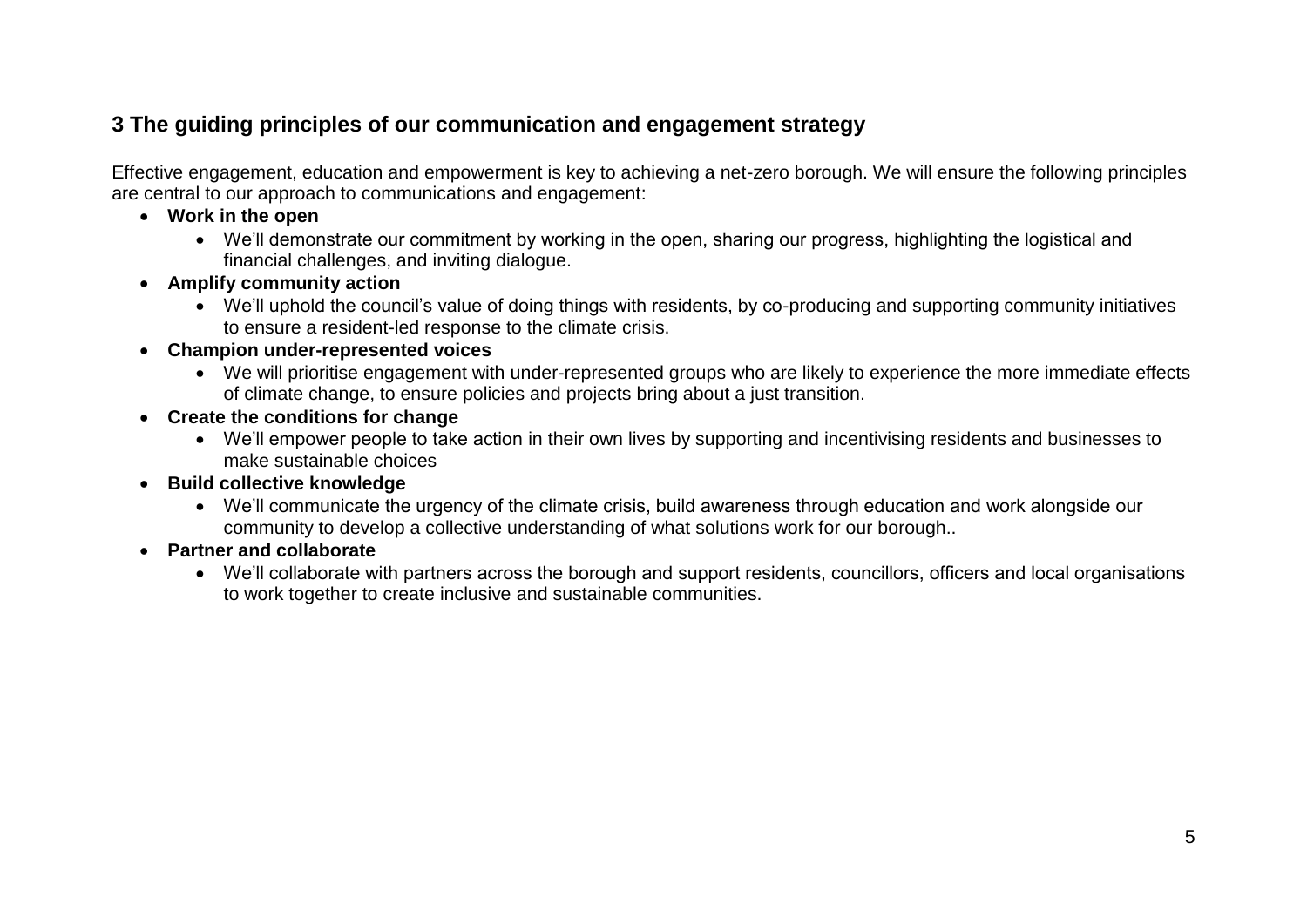### **3.1 WORK IN THE OPEN**

*We'll demonstrate our commitment by working in the open, sharing our progress, highlighting the logistical and financial challenges, and inviting dialogue.*

By working in the open, we will communicate H&F's commitment to a net-zero carbon target for 2030, and openly and honestly report the actions we're taking and progress against these.

We will publish data about the borough's carbon emissions and present this in engaging and accessible ways. Residents and organisations will be able to understand the borough's emissions, as well as seeing the policies that are being promoted to reduce these.

To meet net zero by 2030 we need rapid, far-reaching change across our borough. Working at pace, in an area where policy, research and technology are constantly evolving will mean there are things we try that do not work. We will share these challenges and lessons learnt, whilst celebrating our successes, to maintain honest dialogue with our community and partners.

We will embed this spirit of learning by doing and adapting to change by ensuring the action plan is updated annually, with a full strategy review undertaken in 2025.

By working in the open, sharing learnings as well as successes, we aim to encourage dialogue and support a collective, boroughwise response to the climate and ecological crisis.

#### **Objectives:**

 Demonstrate the council's commitment to tackling the climate crisis through frequent communication of borough-wide emissions, the projects and programmes being delivered to reach net-zero carbon, and progress reports of carbon and ecological improvements

| l Ref. | <b>Action</b>                                                                                                                                                                  | By end       |
|--------|--------------------------------------------------------------------------------------------------------------------------------------------------------------------------------|--------------|
| EEI1.  | Publish the first climate strategy in 2021 and a second strategy in 2026 updated to reflect progress towards our target, improvements in<br>technology, and changes in policy. | 2021<br>2026 |
| EEI1.2 | Publish annual climate and ecology progress reports which highlight success and identify the areas where more progress is needed                                               | Ongoing      |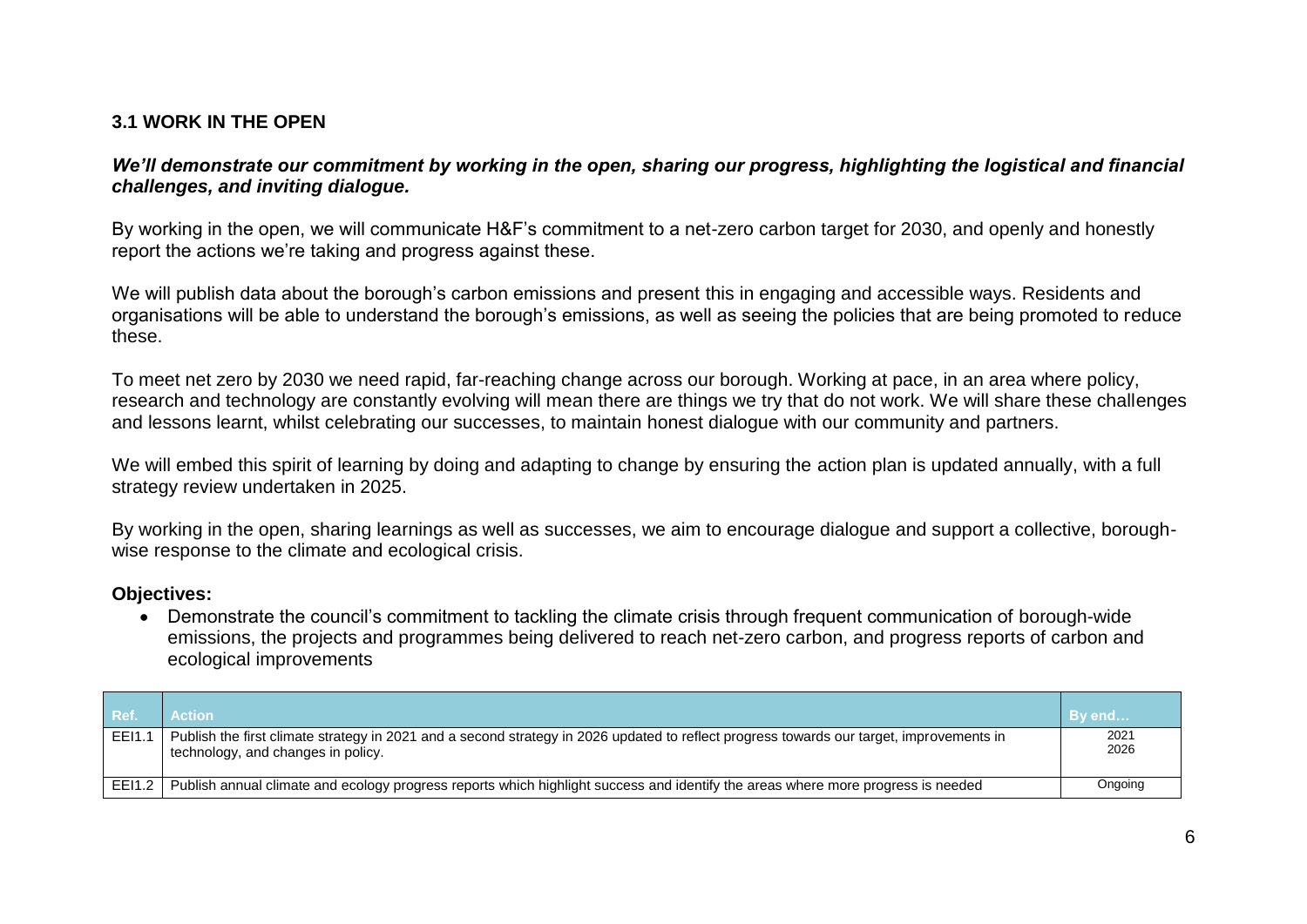| Ref.   | <b>Action</b>                                                                                                                   | By end  |
|--------|---------------------------------------------------------------------------------------------------------------------------------|---------|
|        |                                                                                                                                 |         |
| EEI1.3 | Provide the public with an online overview of our progress towards the action plan                                              | Ongoing |
| EEI1.4 | Publish an accurate and accessible overview of the borough's current emissions                                                  | Ongoing |
| EEI1.5 | Provide regular opportunities for other departments, local organisations and residents to be updated on the Climate Unit's work | Ongoing |

### **3.2 AMPLIFY COMMUNITY ACTION**

#### **We'll uphold the council's value of doing things with residents, by co-producing and supporting community initiatives, building on the strengths of our borough and ensuring a resident-led response to the climate crisis.**

We will uphold the council's value of 'doing things with residents, not to them', implementing principles of co-production and building on the energy, dynamism and local knowledge of our community. In doing so, we will support a bottom up and participatory response to the climate crisis.

The development of this strategy and action plan has been informed by the insights generated by our resident-led Climate and Ecological Emergency Commission. This is one example of the energy, passion and dedication to this agenda from our community and we will continue to use our powers to support resident-led initiatives.

There are already brilliant examples of community-led climate action happening in the borough. As a council, we will do the hard work to find what exists, and lend our support to unblock barriers, connect and convene, and help initiatives grow to ensure a community-led and grassroots response. We will create opportunities for residents to request the council's support on their initiative when it aligns with our climate and ecological emergency declaration. This includes promoting initiatives through our communications, sharing volunteering opportunities and supporting crowdfunding projects.

#### **Objective:**

• Support community groups to act by sharing knowledge, resources and funding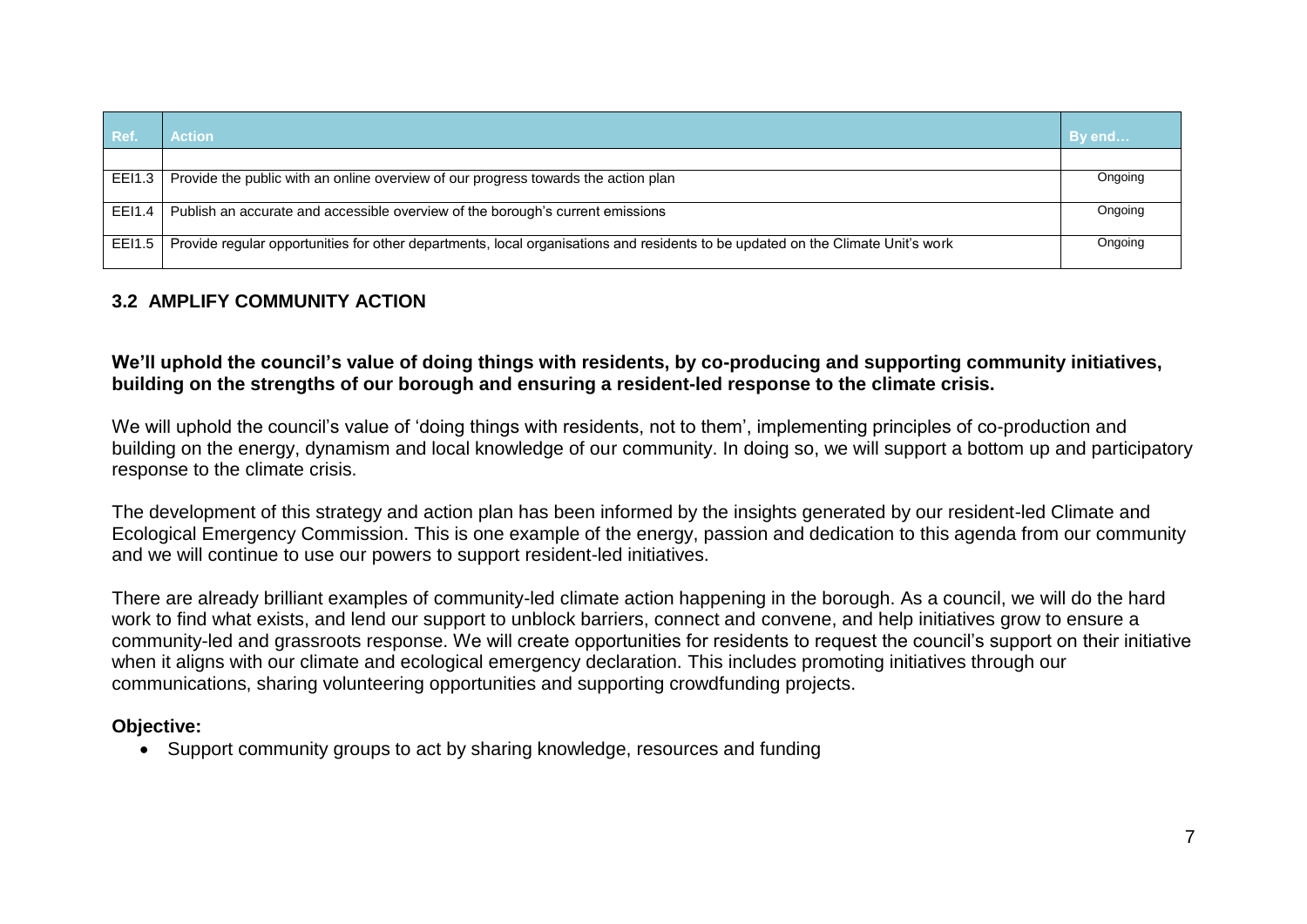| ∣ Ref.        | <b>Action</b>                                                                                                                                                 | By end  |
|---------------|---------------------------------------------------------------------------------------------------------------------------------------------------------------|---------|
| EEl2.1        | Continue to be guided by various resident-led commissions particularly on the climate and ecological emergency                                                | Ongoing |
| <b>EEI2.2</b> | Enable residents to request the council's support in developing their initiatives, when it aligns with the vision for a net zero and<br>ecologically rich H&F | Ongoing |
| EEI2.3        | Regularly promote local climate action including actions directly managed by the council social media and other comms platforms                               | Ongoing |

### **3.3 CHAMPION UNDER-REPRESENTED VOICES**

H&F is a diverse borough and our residents have a range of experiences and perspectives on the climate and ecological emergency. Listening, understanding and learning from every part of the community will ensure we can build broad-based support for this agenda and communicate in a way that resonates with people's priorities.

We know the damaging effects of climate change fall disproportionately on the most vulnerable in society, often those with the lowest carbon lifestyles. Through our engagement work we will prioritise voices who are often excluded from conversations in order to develop inclusive and equitable solutions that leave no one behind. The Community Climate Champions will have a pivotal role in establishing and maintaining borough-wide participation in climate action and will play a key role in community development, building resilience, increasing access to opportunities and improving health and wellbeing through climate action.

#### **Objective:**

Ensure voices of under-represented groups are listened to.

| Ref.          | <b>Action</b>                                                                                                                                                                                                                                                | By end  |
|---------------|--------------------------------------------------------------------------------------------------------------------------------------------------------------------------------------------------------------------------------------------------------------|---------|
| EEI3.1        | Ensure effective co-production on decisions that affect residents, supporting deliberation from a representative group of the<br>community                                                                                                                   | Ongoing |
| <b>EEI3.2</b> | Expand the community champions scheme to recruit local, trained Community Climate Champions from voluntary and community<br>organisations, schools and businesses to promote the low carbon agenda and the work of the council to their neighbours and peers | Ongoing |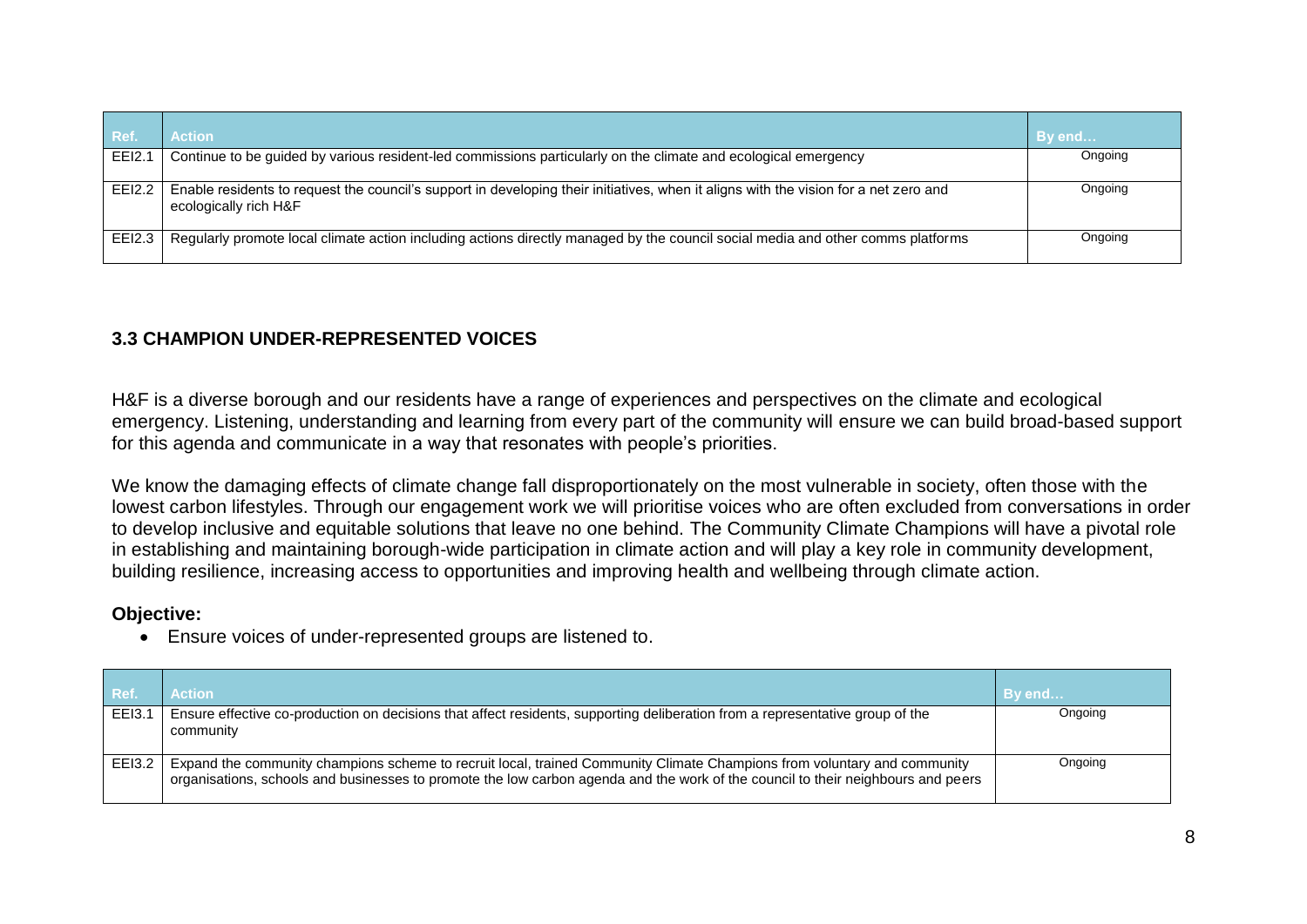### **3.4 BUILD COLLECTIVE KNOWLEDGE**

#### **We'll communicate the urgency of the climate crisis, build awareness through education and work alongside our community to develop a collective understanding of what solutions work for our borough.**

We will communicate our positive vision of a net-zero carbon and ecologically rich future, whilst explaining the urgency of the climate crisis, and what it means for the planet and the borough.

Facts and figures aren't enough to engage people, so we will have conversations that resonate with people's values and priorities. We will establish best practice in climate communications, as well as recruiting co-researchers to work in our communities and understand what messages resonate with different groups. By effectively communicating the co-benefits of climate action – such as health, fuel poverty, and personal finance – we aim to engage all, in particular people who are climate agnostic or economically excluded.

We will build awareness of the climate and ecological emergency through education and widening carbon literacy in the borough. Starting with the council, we will provide carbon literacy training and help those making decisions to become familiar with climate science, carbon literacy and the co-benefits of reducing carbon.

In the community, we will seek to embed education about climate change and biodiversity into all schools in the borough. Working within existing networks, such as community champions, we will also widen the carbon literacy of our residents.

With an ambitious strategy in a broad and fast-developing field, we won't know in all cases what will work best for our borough and community from the outset. We will adapt best practice, support innovative ideas and learn through doing to understand what solutions work for our borough. By embracing experimentation and sharing lessons learnt along the way, we'll work alongside our community and partners to build our collective understanding of the local challenges and solutions.

#### **Objectives:**

- Communicate a positive vision of a net-zero carbon and ecologically rich future
- Communicate the urgency of the climate crisis, conveying the importance of participation from our residents, communities, organisations, and institutions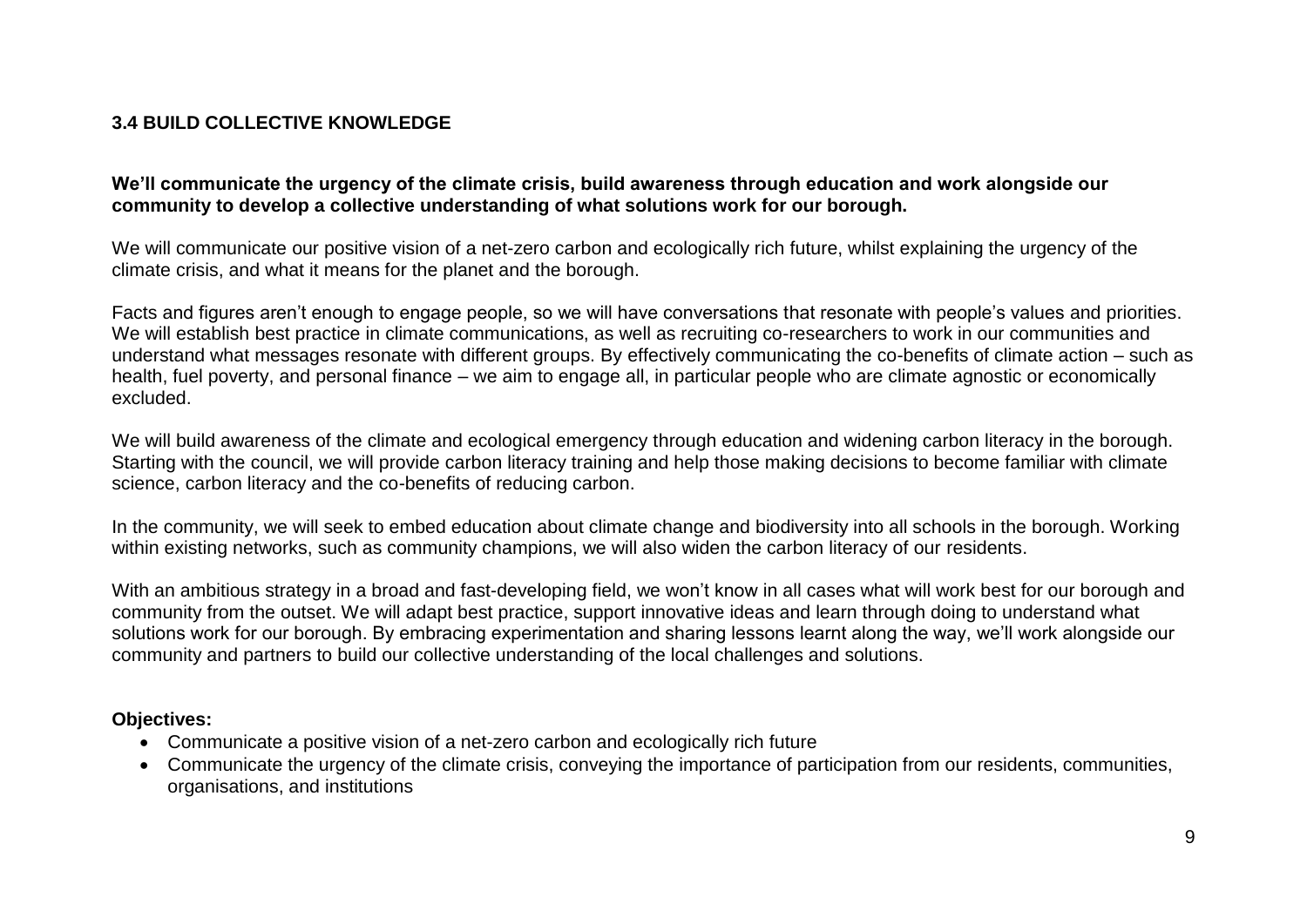- Build carbon literacy of the council and suppliers
- Work with our children and young people to deliver world class climate education and galvanise families to act
- Raise awareness of the climate and ecological emergency in the community

| Ref.          | <b>Action</b>                                                                                                                                                                                                                                                                                                                                                                                                                                                                                                                                                                                                                                                                                                                                                                                                              | By end                    |
|---------------|----------------------------------------------------------------------------------------------------------------------------------------------------------------------------------------------------------------------------------------------------------------------------------------------------------------------------------------------------------------------------------------------------------------------------------------------------------------------------------------------------------------------------------------------------------------------------------------------------------------------------------------------------------------------------------------------------------------------------------------------------------------------------------------------------------------------------|---------------------------|
| EEI4.1        | Ensure messages on climate and environmental action resonate with under-represented groups                                                                                                                                                                                                                                                                                                                                                                                                                                                                                                                                                                                                                                                                                                                                 | Ongoing                   |
| EEI4.2        | Develop map-based tools to enable participation in the climate action plan, share knowledge and highlight positive actions                                                                                                                                                                                                                                                                                                                                                                                                                                                                                                                                                                                                                                                                                                 | Ongoing                   |
| EEI4.3        | Provide carbon literacy training and resources for H&F members, staff, community champions and young people, to embed climate culture into<br>behaviours and decisions                                                                                                                                                                                                                                                                                                                                                                                                                                                                                                                                                                                                                                                     | 2022                      |
| EEI4.4        | Provide adult education and training to reskill and upskill, giving people the competencies and opportunities to participate in the green economy and<br>green recovery from Covid-19.<br>Deliver a range of climate emergency courses to H&F residents as part of our adult education programme offer<br>$\bullet$<br>Develop and deliver a menu of classes on climate awareness, carbon literacy, sustainability and recycling to H&F residents<br>Co-produce and deliver a Climate Community Champions programme to our residents<br>$\bullet$<br>Support this climate awareness programme through its existing Community Learning Funding stream                                                                                                                                                                       | Ongoing                   |
| EEI4.5        | Continue to develop the climate education programme in schools, including:<br>Widen teacher participation and accreditation in the EduCCate Global Teacher Training programme, rolling out to all schools across H&F<br>Launch a Climate Education Group<br>Host the first Climate Change Education Conference<br>$\bullet$<br>Publish H&F's Climate Education Guide<br>$\bullet$<br>Undertake mapping of existing climate activity in schools<br>$\bullet$<br>Expand the H&F Mudlarks programme<br>$\bullet$<br>Expand outdoor learning, engaging students and families via a progressive offer of climate-education and outdoor activities.<br>Maximise the benefits from the Healthy Pupil Capital Fund (HPCF) and support community primary schools to make their learning<br>environments as eco-friendly as possible | March 2021<br>and ongoing |
| EEI4.6        | Work with the Youth Council and Youth Voice Network:<br>Encourage Youth Mayors to be active members of climate groups<br>Facilitate training for interested Youth Councillors to become Community Climate Champions                                                                                                                                                                                                                                                                                                                                                                                                                                                                                                                                                                                                        | Ongoing                   |
| <b>EEI4.7</b> | Regularly communicate with colleagues across the organisation to build carbon literacy, share knowledge and update progress on climate and<br>ecology actions                                                                                                                                                                                                                                                                                                                                                                                                                                                                                                                                                                                                                                                              | Ongoing                   |
| EEI4.8        | Create a dedicated digital space to share knowledge, information and tools on the climate and ecological emergency                                                                                                                                                                                                                                                                                                                                                                                                                                                                                                                                                                                                                                                                                                         | Ongoing                   |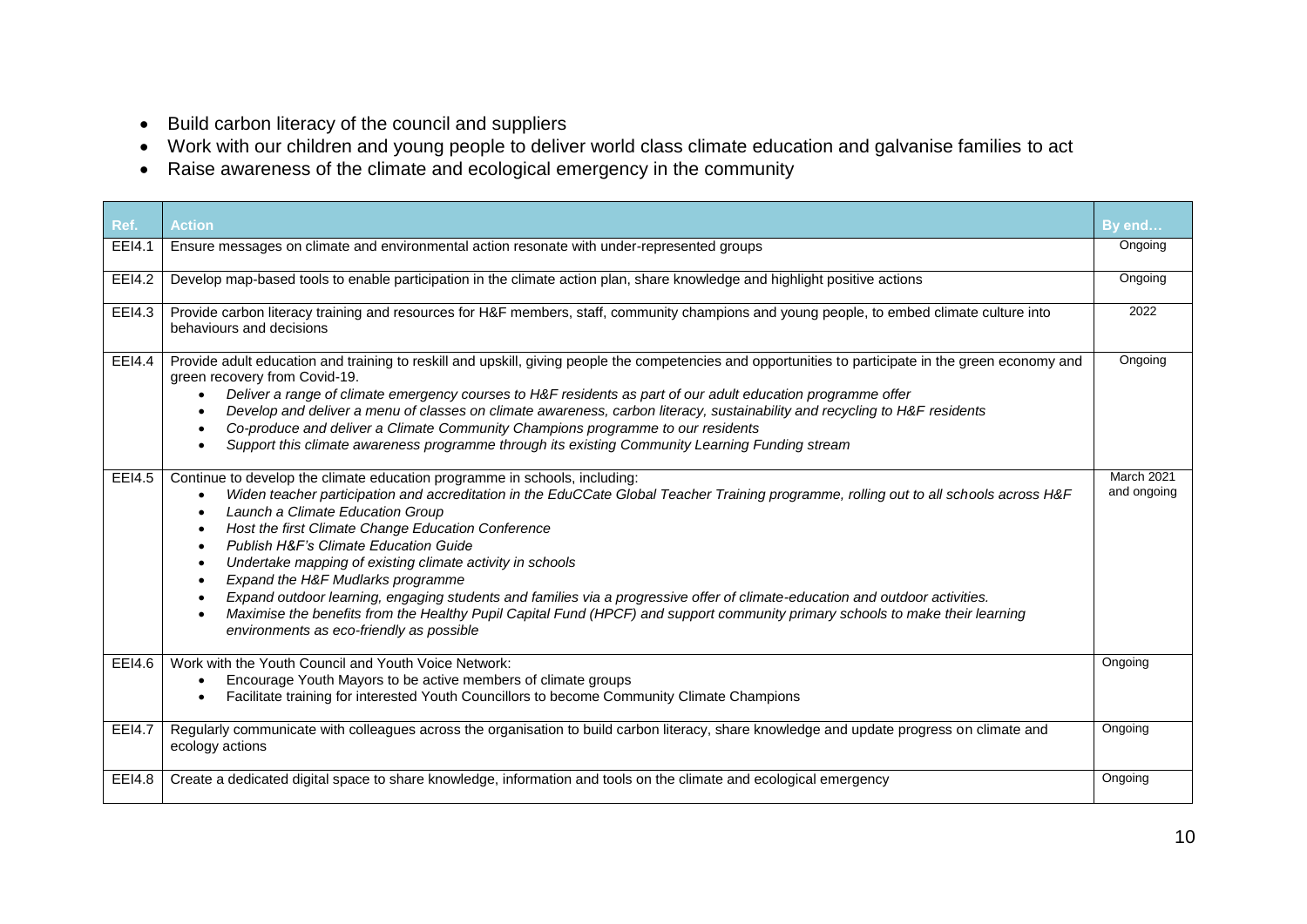### **3.5. CREATE THE CONDITIONS FOR CHANGE**

#### **We'll empower people to take action in their own lives by supporting and incentivising residents and businesses to make sustainable choices.**

In addition to communicating the urgency of the issue, we will also need to empower residents and organisations to make positive choices about how they live and what they expect from others. The CCC estimates that individual behaviour change is a component in 60% of emissions [ref].

We recognise that awareness and education alone will not change behaviour, particularly in the face of Covid-19 recovery when individuals and families are likely to have more immediate priorities and multiple competing demands. As an institution we recognise the role we can play in supporting and incentivising more sustainable behaviours and will use all available levers to support the transition to zero-carbon living and working.

We will research best practice in behaviour change and adopt frameworks such as EAST (supporting people to change behaviour by making options easy, accessible social and timely<sup>2</sup>). By convening and bringing people together we will support a collective approach to behaviour change.

We will also explore use of funding, subsidies and incentives to ensure acting more sustainably as a business in H&F is celebrated and rewarded.

The journey towards a net zero Hammersmith & Fulham is a collective one, and we will use our role as an anchor institution to support everyone on the journey there.

| Ref.  |                                                                                                                                                 | ∣ By end… |
|-------|-------------------------------------------------------------------------------------------------------------------------------------------------|-----------|
| EEI5. | Support our community in reducing their consumption by developing a Climate Café with a 'Li<br>Librarv of T<br>Things' that enables sharing and | Ongoing   |

 $\overline{\phantom{a}}$ 2 Behavioural Insight Team (2014), *EAST: Four Simple Ways to Apply Behavioural Insights*, *[https://www.bi.team/publications/east-four-simple-ways-to-apply](https://www.bi.team/publications/east-four-simple-ways-to-apply-behavioural-insights/)[behavioural-insights/](https://www.bi.team/publications/east-four-simple-ways-to-apply-behavioural-insights/)*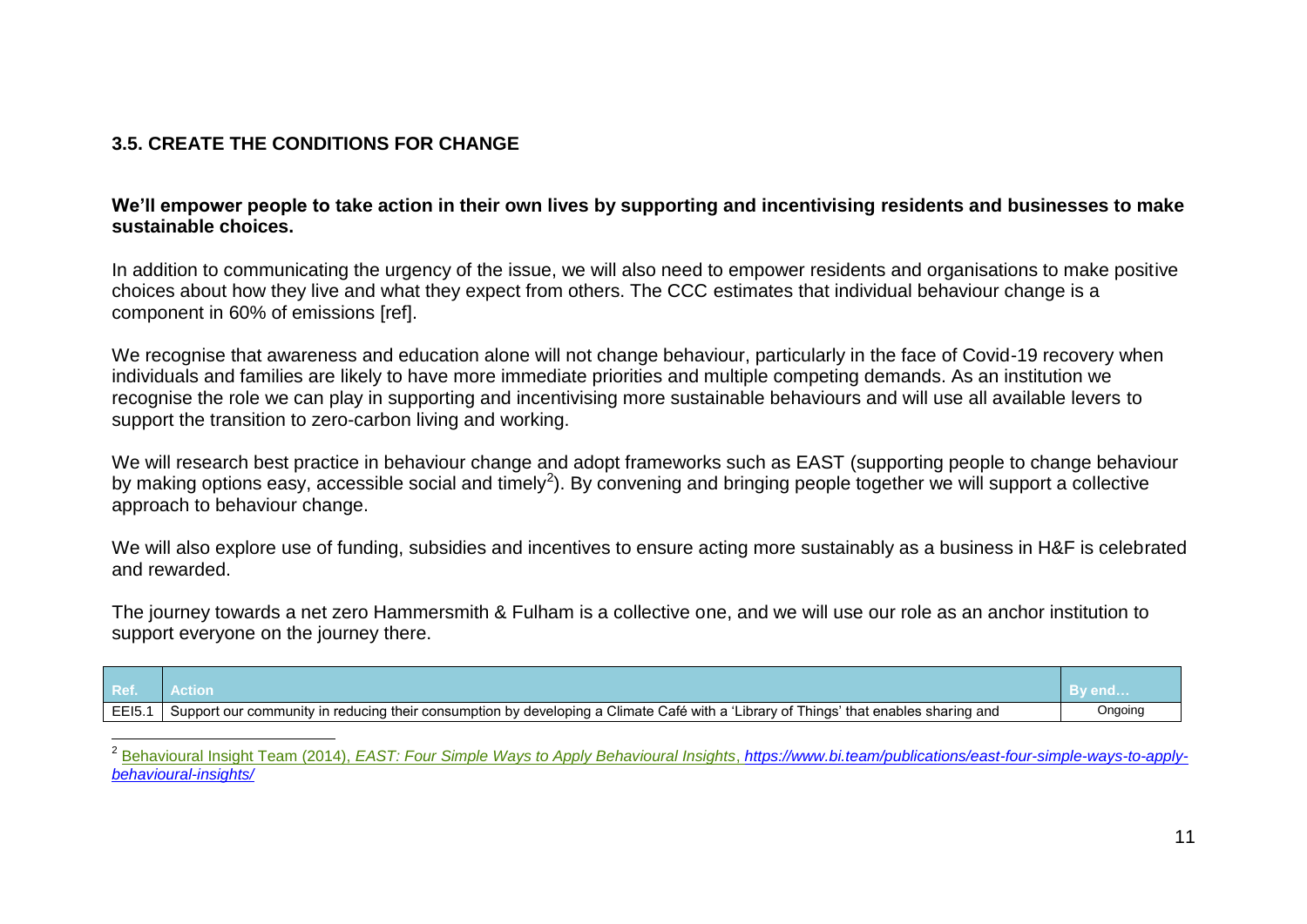| Ref.   | ction                                                                                |      |
|--------|--------------------------------------------------------------------------------------|------|
|        | I repairing consumer goods, and a community space to talk, collaborate and act       |      |
| EE15.2 | Explore use of subsidies and incentives to help businesses on their path to net zero | 2023 |

#### **3.6 PARTNER AND COLLABORATE**

#### **We'll collaborate with partners across the borough and support residents, the council and local organisations to work together to create inclusive and sustainable communities.**

Our target is to encourage change across different sectors of our community, recognising that in order to achieve our ambition of net-zero carbon by 2030, we will need to engage organisations and people who work in and visit the borough, as well as our residents. Many are already knowledgeable about the climate and ecological crisis and are taking significant steps to reduce carbon emissions. We will harness this knowledge and expertise by working as an organisational partner in the borough and beyond. We will support ways of doing things that see residents, councillors, officers and local organisations working together to create and sustain inclusive and sustainable communities.

We will work with all community groups to identify the co-benefits of climate action to help them operate for their own purpose but use their platform and interests to drive climate action, engage and communicate widely. We will work with public institutions including universities, colleges, hospitals, and theatres. Through our ground-breaking industrial strategy and new Industrial Strategy Board, we will engage global businesses that call H&F home, to influence change in their operations, supply chains and develop solutions to our challenges. The H&F Climate Alliance will bring together organisations from across the borough – small business, big business, community organisations, building managers and facilities teams, to work towards net zero, coordinate actions to reduce emissions, and work together on projects and initiatives.

Other initiatives for collaboration and partnership could include:

- Green Doctors that help improve energy efficiency and reduce fuel poverty
- Collective purchasing to promote green tariffs and lower costs for energy use amongst residents and businesses via participation in collective switching and purchasing schemes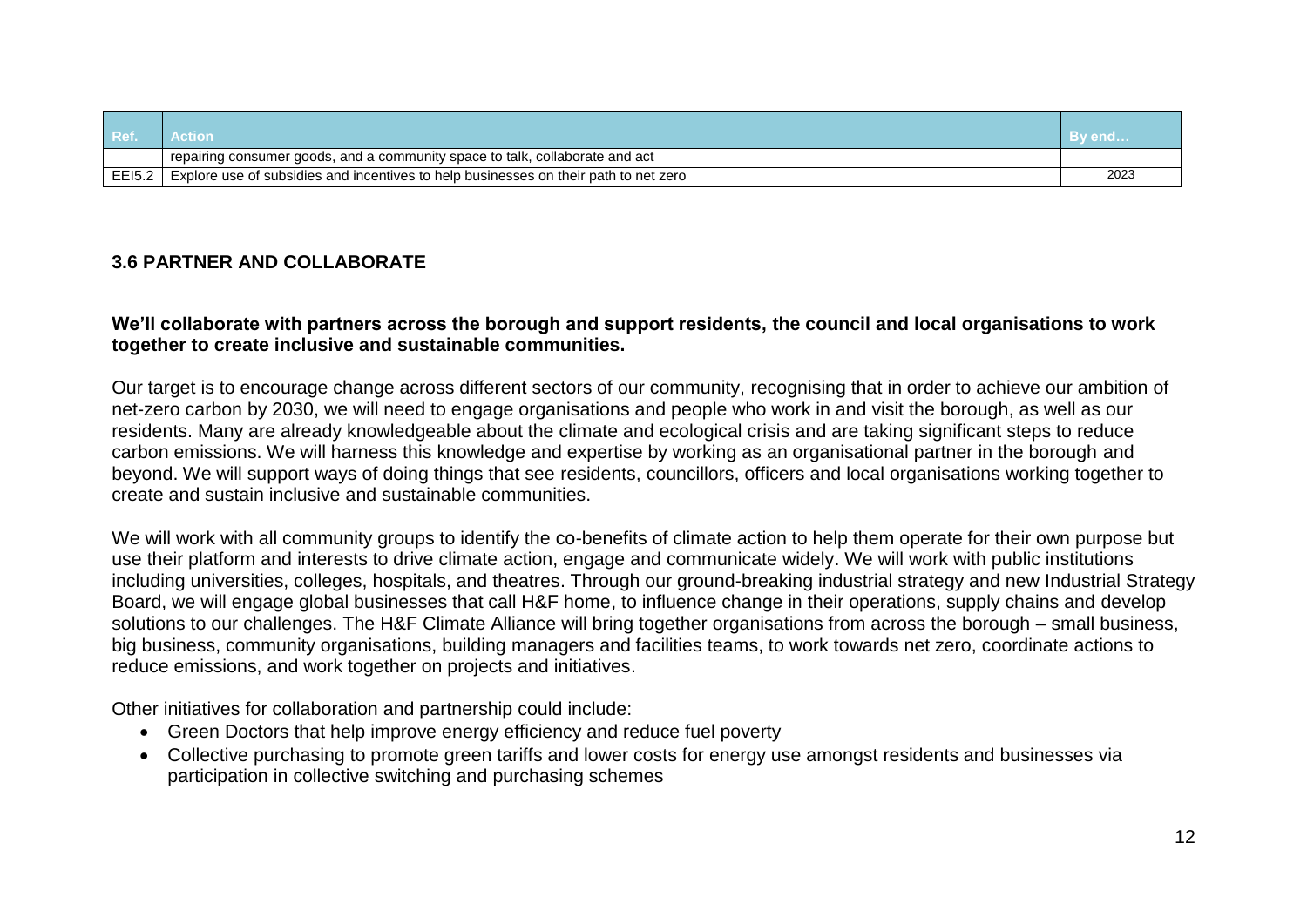- Community energy schemes that generate local energy
- Seed-funding, investing and start-ups support in the climate space
- Crowdfunding through Spacehive providing local organisations with the opportunity to raise money for community projects
- Examining the potential for an H&F Green Bond as a green investment opportunity for residents, businesses and employees to invest in their local area and fund green initiatives such as solar energy whilst receiving a fair return on investment.

Additionally, we recognise that the investment needed to deliver on this agenda can only be secured through the combined resources of stakeholders locally, regionally and nationally and the Council has an integral role in making that happen by supporting residents, communities and partners locally to make change. We will work with London Councils, the GLA and other London boroughs to develop and present a coherent case for change at the national level to deliver the investment, legislation, fiscal incentives and the leadership needed to respond to the climate crisis. We are working with other local authorities to agree a London-wide lobbying position on the climate and ecological emergency.

*Table 3. Engaging and collaborating with partners*

| <b>Engagement</b><br>group                              | Why and how we will engage this group                                                                                                                                                                                                                                                                                                                                                                                                                                                                                                                                                                                                                                                                                                                                                                                                        |
|---------------------------------------------------------|----------------------------------------------------------------------------------------------------------------------------------------------------------------------------------------------------------------------------------------------------------------------------------------------------------------------------------------------------------------------------------------------------------------------------------------------------------------------------------------------------------------------------------------------------------------------------------------------------------------------------------------------------------------------------------------------------------------------------------------------------------------------------------------------------------------------------------------------|
| People who<br>work in the<br>borough                    | People who work in the borough are an important part of the community, contributing to our civic life whether spending<br>money in our shops and restaurants or volunteering in one of many fantastic programmes. We want people who work in the<br>borough to travel to work sustainably, and spend money responsibly, with the lowest possible impact on the environment.<br>We also recognise that many workers who come to the borough each day can be, and are, climate champions. They are<br>agents of change amongst their peers and within their organisations. They have a unique role in influencing the decision-<br>makers and leaders of our borough's organisations, from global businesses to educational institutions. We will empower,<br>encourage and support these champions to help us deliver on our net-zero target. |
| Local<br>businesses,<br>institutions &<br>organisations | We will engage organisations in the borough to encourage them to undertake audits of their building emissions, staff travel<br>and deliveries and servicing of their facilities. This will help identify areas where carbon can be reduced, improvements can<br>be made and bring more of the borough's organisations onto the net-zero journey.                                                                                                                                                                                                                                                                                                                                                                                                                                                                                             |